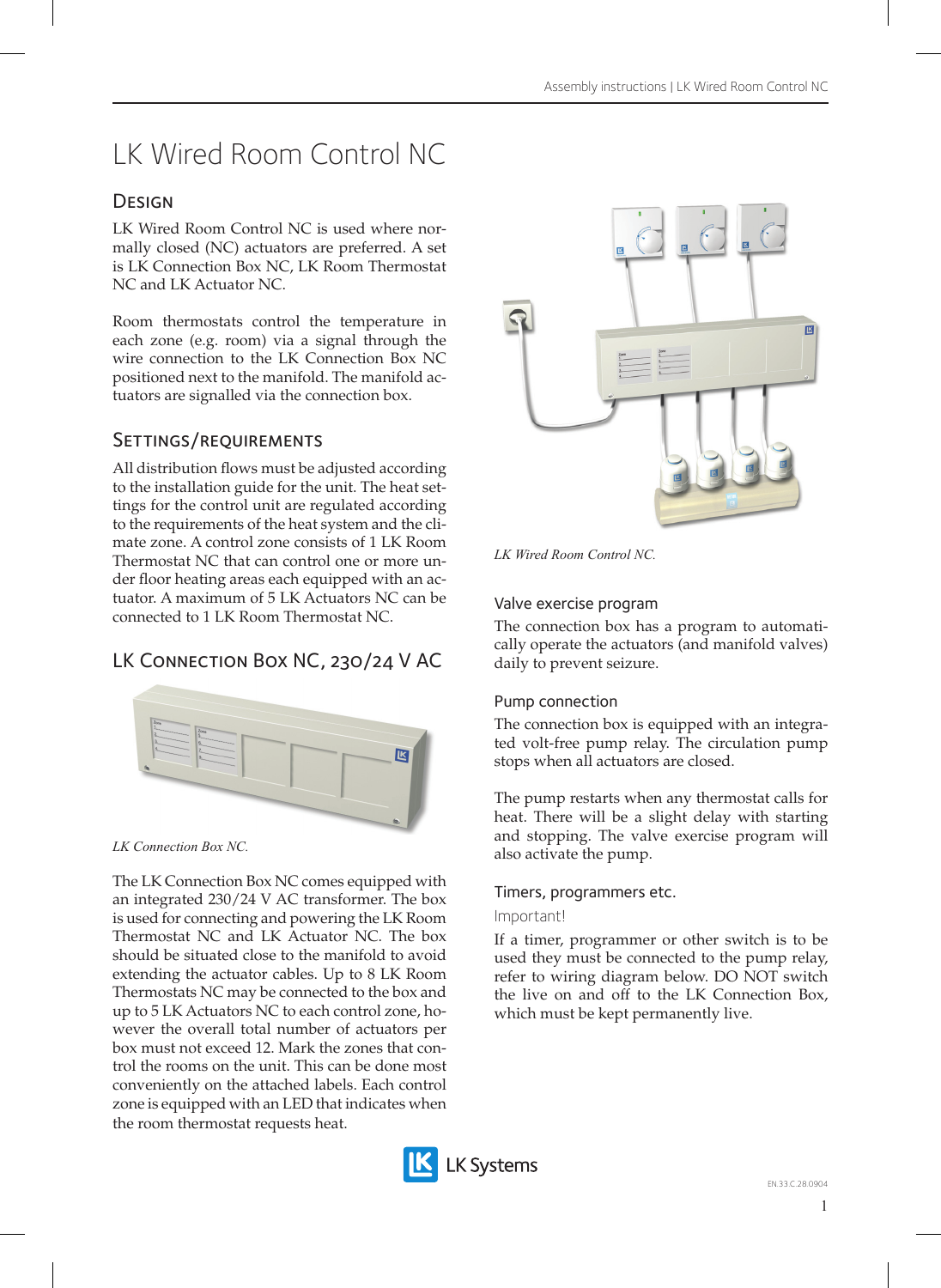#### Remote switching

The LK Control is a complete unit for outdoor temperature dependent flow temperature control and adapted for LK's shunt programs. If LK Control is used then the volt free pump relay of LK Connection box can be connected to LK Control, connections M and H1. By connecting LK Connection box to the LK Control, gives the function that when all actuators on the manifold is closed, LK Control will close its Control valve (Shunt valve) and stop the pump. LK Control will re open the control valve and restarts the pump when one or several actuators on the manifold open. For more information see assembly instruction for LK Control.

# LK ACTUATOR NC, 24 V AC

LK Actuator NC closes when power is cut. A "status" indicator is located on top of the actuator. When the indicator is "up" the valve is open.

To aid assembly to the manifold, the actuators are supplied "open". Once an actuator is powered (for a minimum of 6 minutes) an internal pin is released and the actuator will now operate.

The actuators are wired to "actuator terminals" of the mating control zone in the control box. Terminals are marked with a symbol for actuators.

The LK Connection Box NC is fitted with two different sized terminals for actuators. The lower terminals are marked zone 5-8, these are intended for zones with one or two (max.) actuators. The upper terminals are marked zone 1-4 and have larger terminals to take up to four actuators per terminal. A total of five LK Actuators NC may be connected to each terminal with the aid of external connector.



*LK Actuator NC.*

# LK Room Thermostat NC, 24 V AC

The LK Room Thermostat NC should be installed indoors 1.5 m above floor level. Avoid installation where its function might be affected (e.g. direct sunlight, vents etc.). Lit LED indicates that the room thermostat is requesting heat. Wiring between the LK Room Thermostat NC and the LK Connection Box NC should be carried out using a cable such as a signal cable EKKX  $4 \times 0.5$  mm<sup>2</sup> in which case one wire remains unused. The signal cable is connected to terminals 1, 2 and 4 on the room thermostat and to terminals 1, 2 and 4 in the connection box.



*LK Room Thermostat NC white and LK Room Thermostat NC Dti silver grey.*

When installing in a public area, a room thermostat with a concealed temperature dial may be used namely the LK Room Thermostat Dti. The temperature dial is then placed inside the thermostat cover.

#### Options

An LK Remote Sensor is used when regulating the floor temperature. The sensor is placed in the floor (refer to special instructions attached to the room thermostat).

An LK Protection cover protects against external damage to the LK Room Thermostat NC. The cover is made of transparent Plexiglas.

#### LK External Temperature Sensor

LK External Sensor i intended for usage with LK Room Thermostat NO or LK Room Thermostat Dti NO when the floor temperature is to be adjusted.

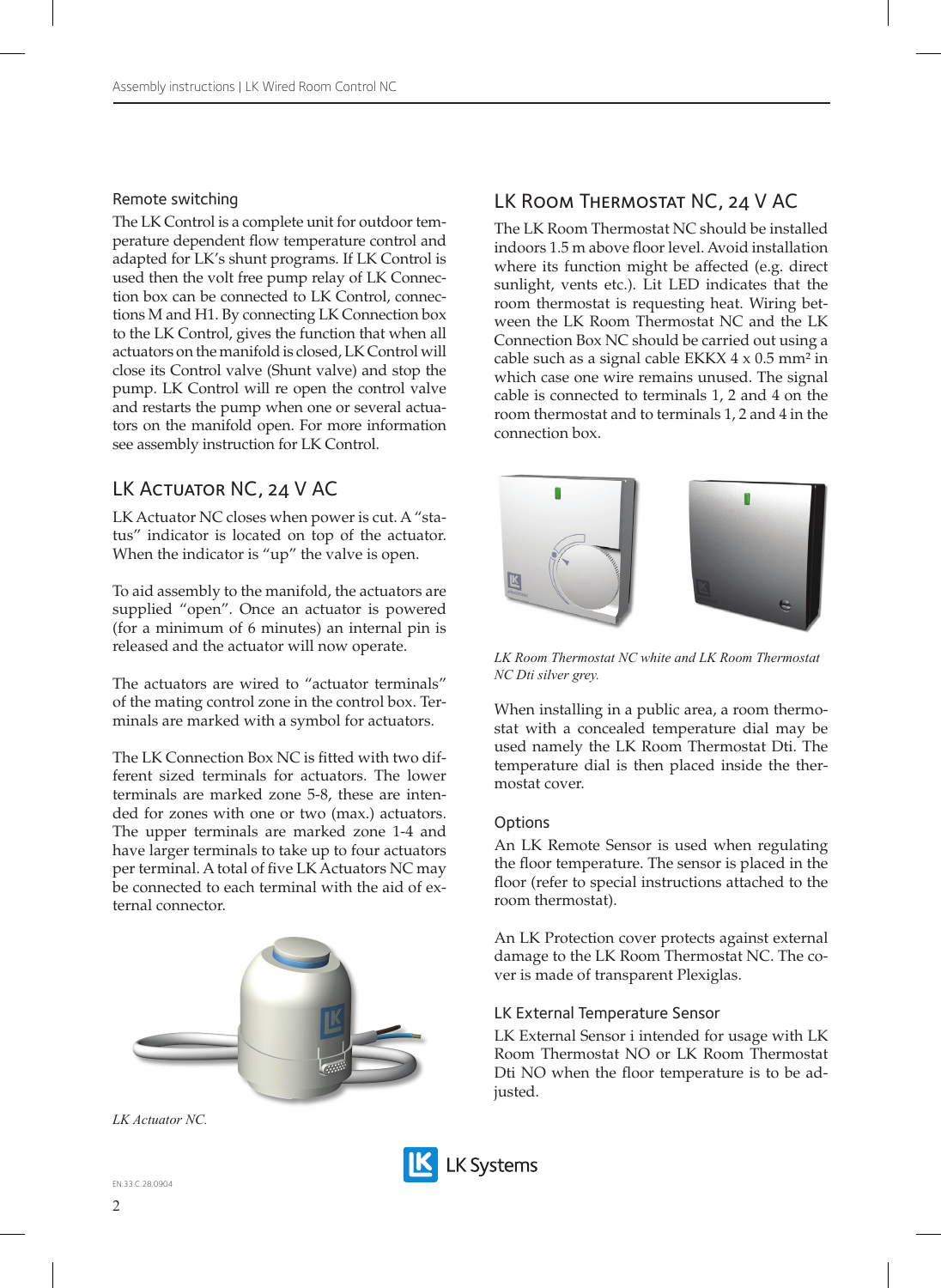Connect the sensor as follows:

1. Remove the internal temperature sensor, as per the figure below:



2. Connect an external temperature sensor to terminal 11 and 12 (refer to circuit diagram).



3. The supplied cable can be extended to the max. cable length of approx. 50 metres. Use at least the same cable area as the sensors when laying.

4. Avoid laying parallel (on cable runs) with power wiring.

The external sensor in placed as instructed below:

## Embedding in concrete

Place the sensor in a conduit approx. 2 meters into the room before embedding in concrete. Take into consideration that the placement is at a representative point for the area that is going to be adjusted. The end of the sensor is to be placed between two floor heating pipes. Seal the end of the conduit with tape or similar to prevent concrete from getting into the conduit. Try to place the conduit as high as possible since this gives a more optimal adjustment of the floor surface temperature. The external sensor is slipped into the conduit before pouring the concrete and is connected to the room thermostat as instructed above.

# LK Wood 22, LK XPS or LK Silencio

Mill a slot on the upper side of the board. Place a conduit in the slot, end the conduit right between two heat distribution plates. Take into consideration that the placement is at a representative point for the area that is going to be adjusted. The external sensor is slipped into the conduit before laying the floor and is connected to the room thermostat as instructed above.

# Floor heating in secondary spaced boarding

Place a conduit right between two heat distribution plates, attach the conduit on the edge of the secondary spaced boarding using a clip for conduits. Take into consideration that the placement is at a representative point for the area that is going to be adjusted. The external sensor is slipped into the conduit before laying the floor and is connected to the room thermostat as instructed above.

# LK EPS 16

Place a conduit along the long sides of the floor heating installation facing the nearest short end. Saw an approx. 2 meters long slot in the EPSboard and place the conduit in the slot. Take into consideration that the placement is at a representative point for the area that is going to be adjusted. The external sensor is slipped into the conduit before laying the floor and is connected to the room thermostat as instructed above.

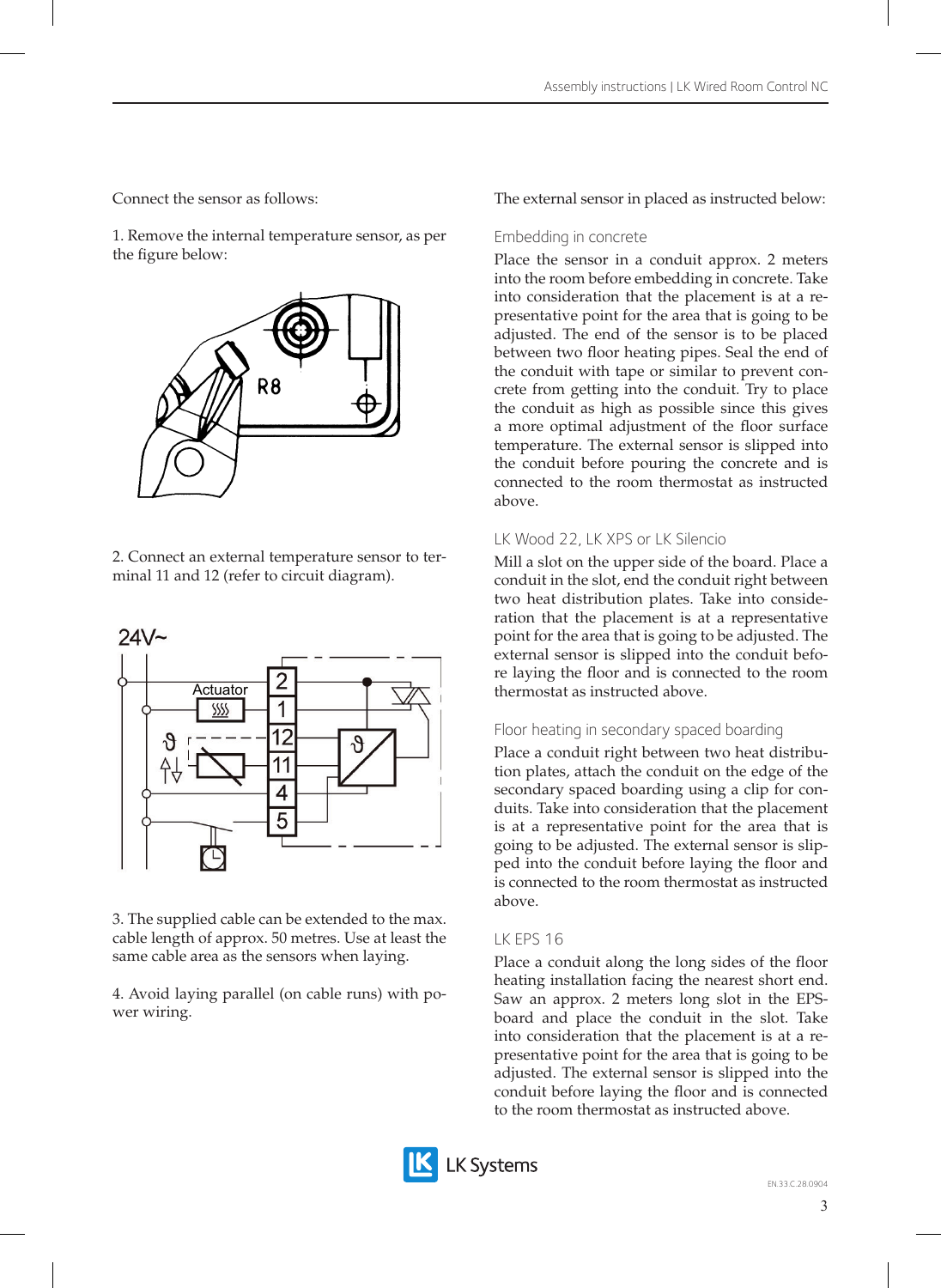## LK Clip Rail 12

Place a conduit along the long sides of the floor heating installation facing the nearest short end. Place the conduit at the short end between two heating pipes and end it approx. 2 meters in. Seal the end of the conduit with tape or similar to prevent concrete from getting into the conduit. The external sensor is slipped into the conduit before pouring the concrete and is connected to the room thermostat as instructed above.

# Function control test

Once installation is complete a function control test should be carried out.

- 1. Turn all the thermostats on fully and ensure that all LEDs are lit up on the thermostats and the box. Wait for approx 6 minutes and ensure that the status indicator for the actuators is in its highest position.
- 2. Turn down all the thermostats to minimum, all the LEDs should be switched off and all the actuators should be closed after approx 6 minutes.

# Troubleshooting, room control

### Connection box

The LED should light up when the thermostat is turned on fully. If the LED does not light up ensure that there is a mains connection and that the fuse for the box is intact.

### Room thermostat

The LED is lit up when the room thermostat is requesting heat. Ensure that all wires are properly connected. When the room thermostat is turned on fully there should be a voltage of 24 V between terminal 1 and 4.

### Actuator

The top of the actuator is equipped with a status indicator that indicates whether the actuator is open or closed. When the status indicator is at the top the actuator is open and vice versa. Actuation time approx 6 minutes.

## Valve

When the actuator has been disconnected the valve function can be controlled by pressing the spring loaded valve spindle.

#### Fuse

Blown fuse; please check for incorrect wiring or shortcircuits. If programmers, timers or other switches are used, ensure that they are connected to the pump-relay terminal only. DO NOT switch the live on and off to the LK Connnection Box, which must be kept permanently live.

## Technical data

LK Connection Box NC

| Article no.                                 | 241 81 18                           |
|---------------------------------------------|-------------------------------------|
| <b>Sizes</b>                                | 350 x 100 x 60 mm                   |
| Primary voltage                             | 230 V                               |
| Secondary voltage                           | 24 V                                |
| Power supply unit capacity                  | 40 VA                               |
| Cable protection class                      | IP 20                               |
| Protection class                            | 2                                   |
| Primary fuse                                | 200 mAt according<br>to IEC 127-2/V |
| Pump relay, volt-free relay                 | 4 Amp                               |
| Max number of actuators / connection<br>box | 12                                  |
| Max number of actuators / terminals         | 5                                   |
| Max number of thermostats / connec-         | 8                                   |

### LK Actuator NC

| Article no.            | 241 81 20       |
|------------------------|-----------------|
| Sizes                  | 44 x 47 x 53 mm |
| Voltage                | 24 V            |
| Rated output           | 2.0 W           |
| Cable protection class | IP 54           |
| Ambient temperature    | 0-60 grader     |

### LK Room Thermostat NC

| LK Room Thermostat NC. Article no       | 241 81 09       |
|-----------------------------------------|-----------------|
| I LK Room Thermostat NC Dti. Article no | 241 81 23       |
| <b>Sizes</b>                            | 75 x 75 x 27 mm |
| Voltage                                 | 24 V            |
| Max number of actuators / thermostats   | 5               |
| Temperature range                       | 5-30 degrees    |
| Cable protection class                  | IP 30           |

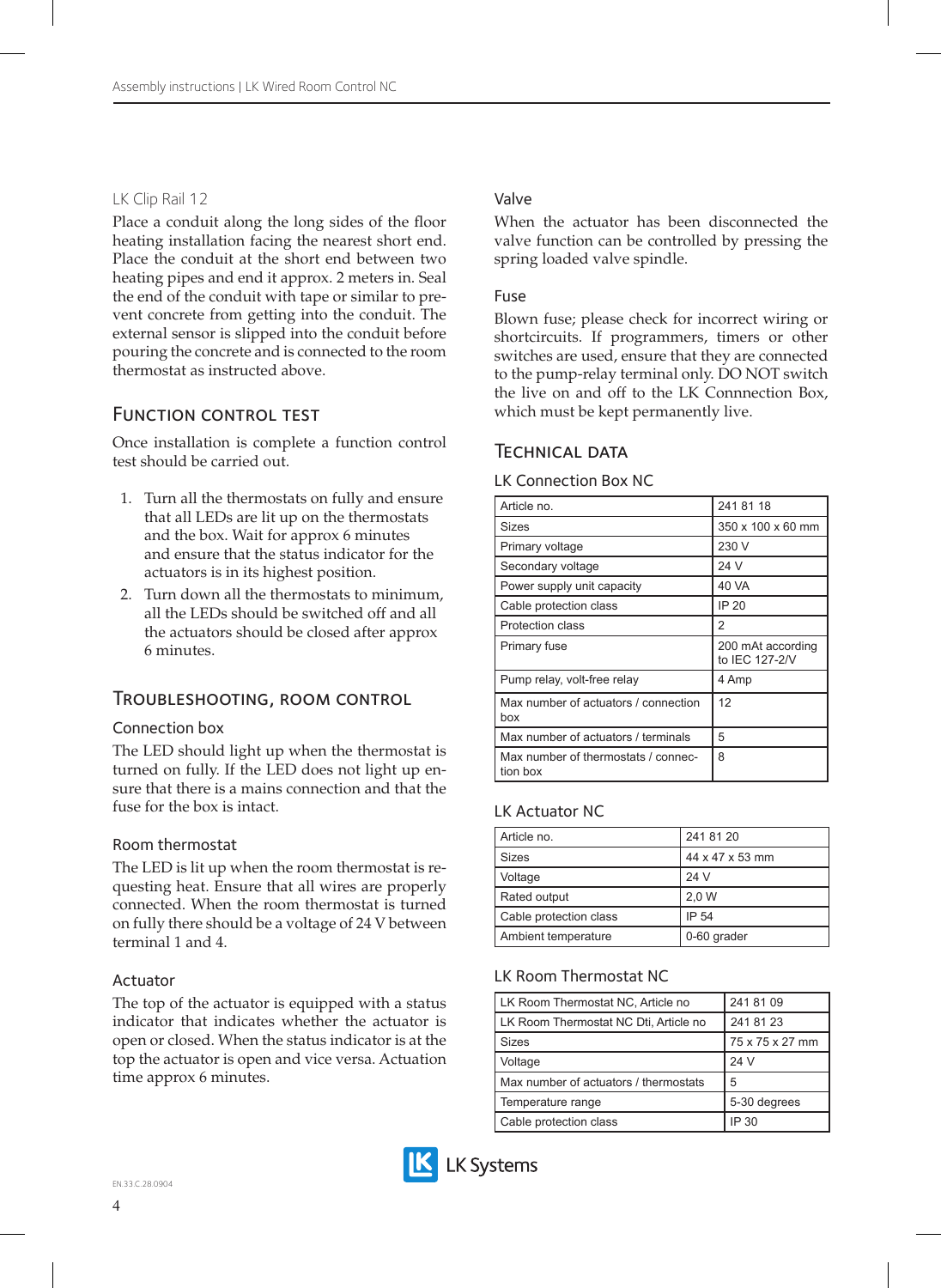# Standard Wiring schematic



# Sample connections for a zone

- Terminal 1 (9) on the room thermostat is connected to terminal 1 (6) on the connection box.
- Terminal 2 (9) on the room thermostat is connected to terminal 2 (6) on the connection box.
- Terminal 4 (9) on the room thermostat is connected to terminal 4 (6) on the connection box.
- The actuator is connected to the terminals on the connection box marked with "actuator symbol" (5) .